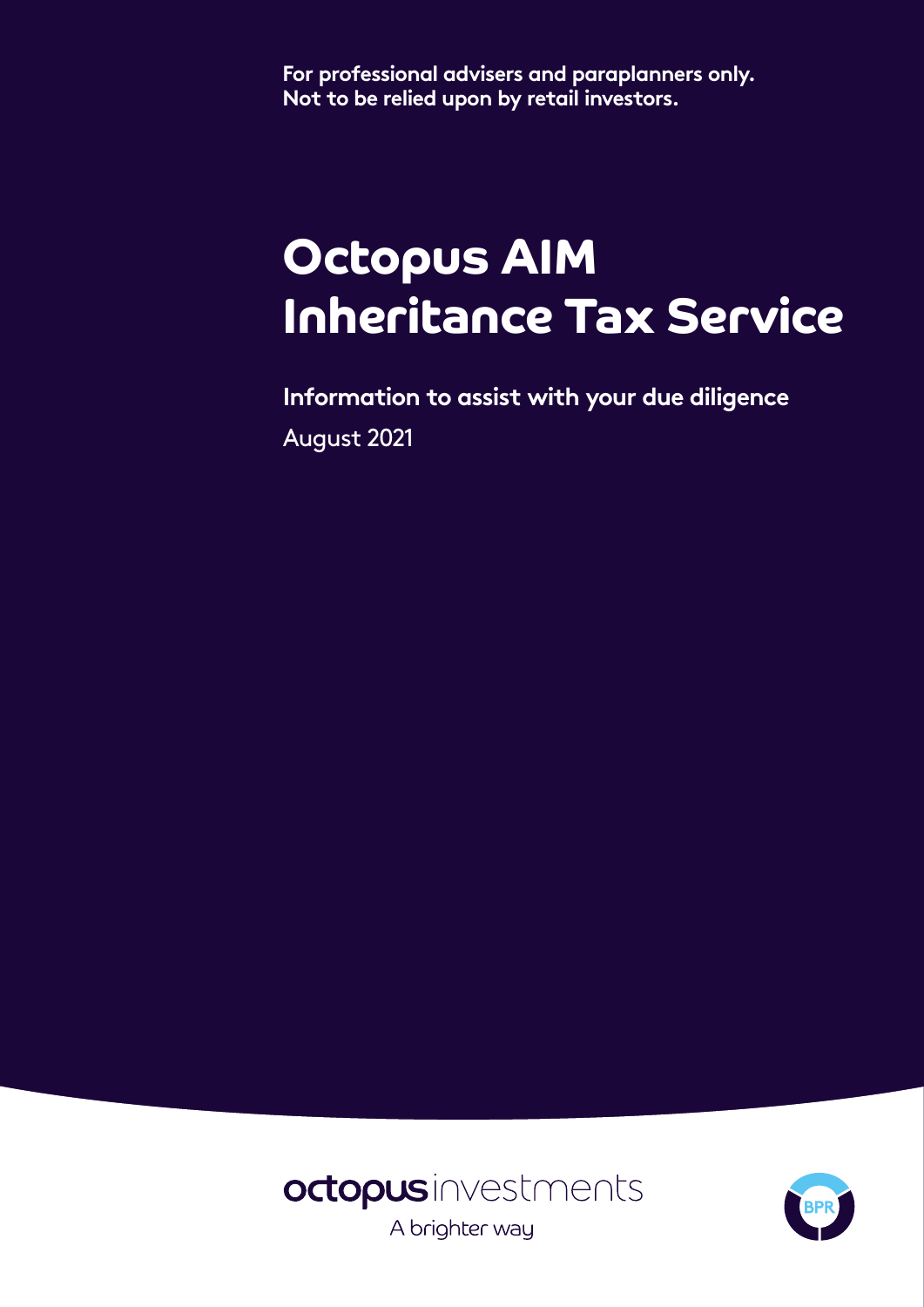

Three tax solutions, one expert provider.

**Find out more by visiting octopusinvestments.com**

The Octopus AIM Inheritance Tax Service is not suitable for everyone. Any recommendation should be based on a holistic review of your client's financial situation, objectives and needs. This document does not constitute advice on investments, legal matters, taxation or any other matters. Regarding VCTs, this document is not a prospectus. Investors should only subscribe for shares based on information in the prospectus. With regard to the FP Octopus UK Micro Cap Growth Fund and the FP Octopus UK Multi Cap Income Fund, investors should read the relevant Key Investor Information Document (KIID) before deciding to invest. These are available at octopusinvestments.com.

Issued by Octopus Investments Limited, which is authorised and regulated by the Financial Conduct Authority. Registered office: 33 Holborn, London EC1N 2HT. Registered in England and Wales No. 3942880. All information is correct at June 2021 unless otherwise stated. We record telephone calls. Issued: August 2021. CAM011189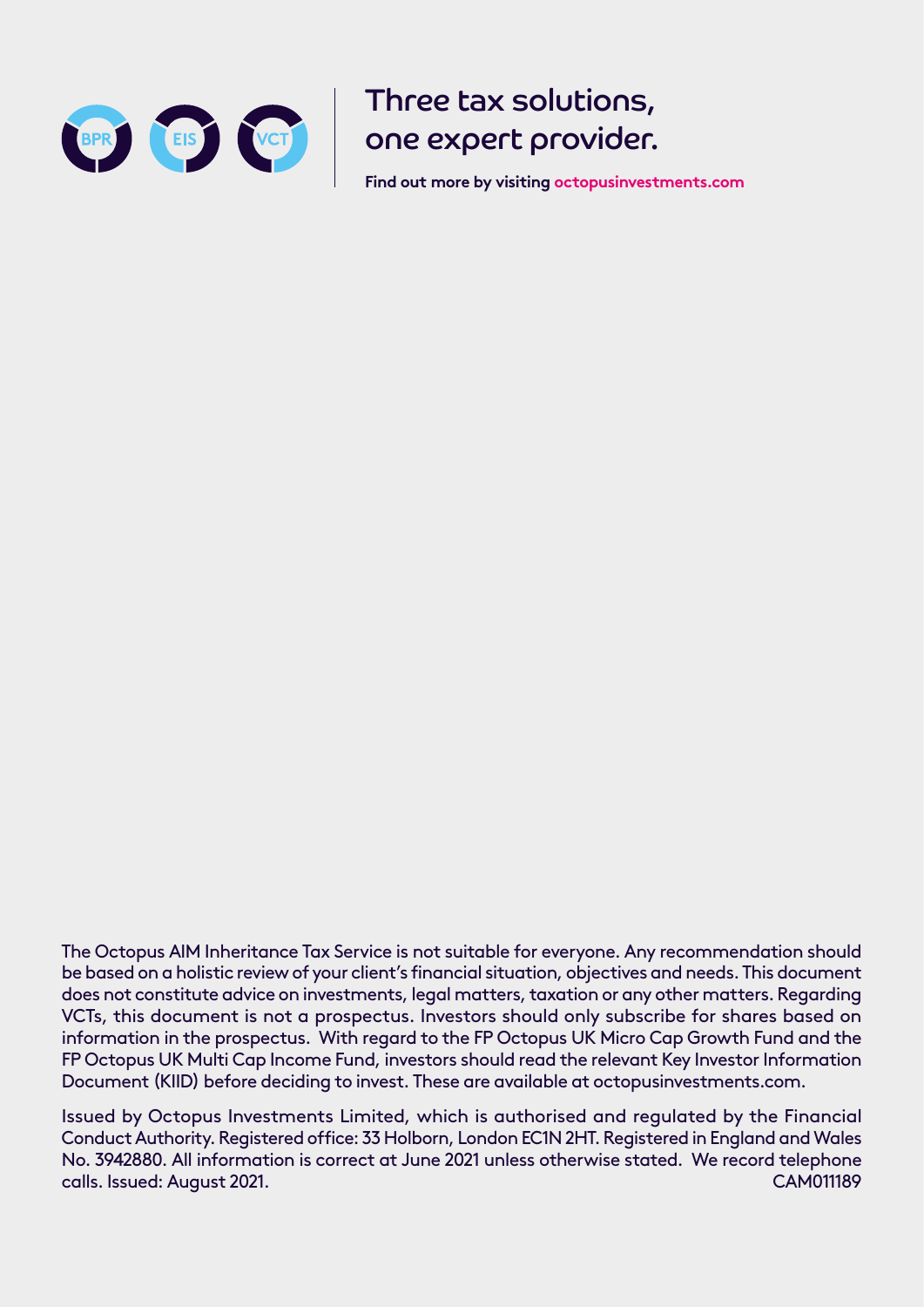# Find it fast

| About the Octopus AIM Inheritance Tax Service__________________________________6                                                     |    |
|--------------------------------------------------------------------------------------------------------------------------------------|----|
|                                                                                                                                      |    |
| $Investment strategy \begin{tabular}{c} {\bf\small Investment strategy} \end{tabular} \begin{tabular}{c} \bf\small 0} \end{tabular}$ |    |
|                                                                                                                                      |    |
|                                                                                                                                      |    |
| Performance of the Octopus AIM Inheritance Tax Service___________________11                                                          |    |
|                                                                                                                                      |    |
|                                                                                                                                      |    |
|                                                                                                                                      | 14 |
|                                                                                                                                      | 15 |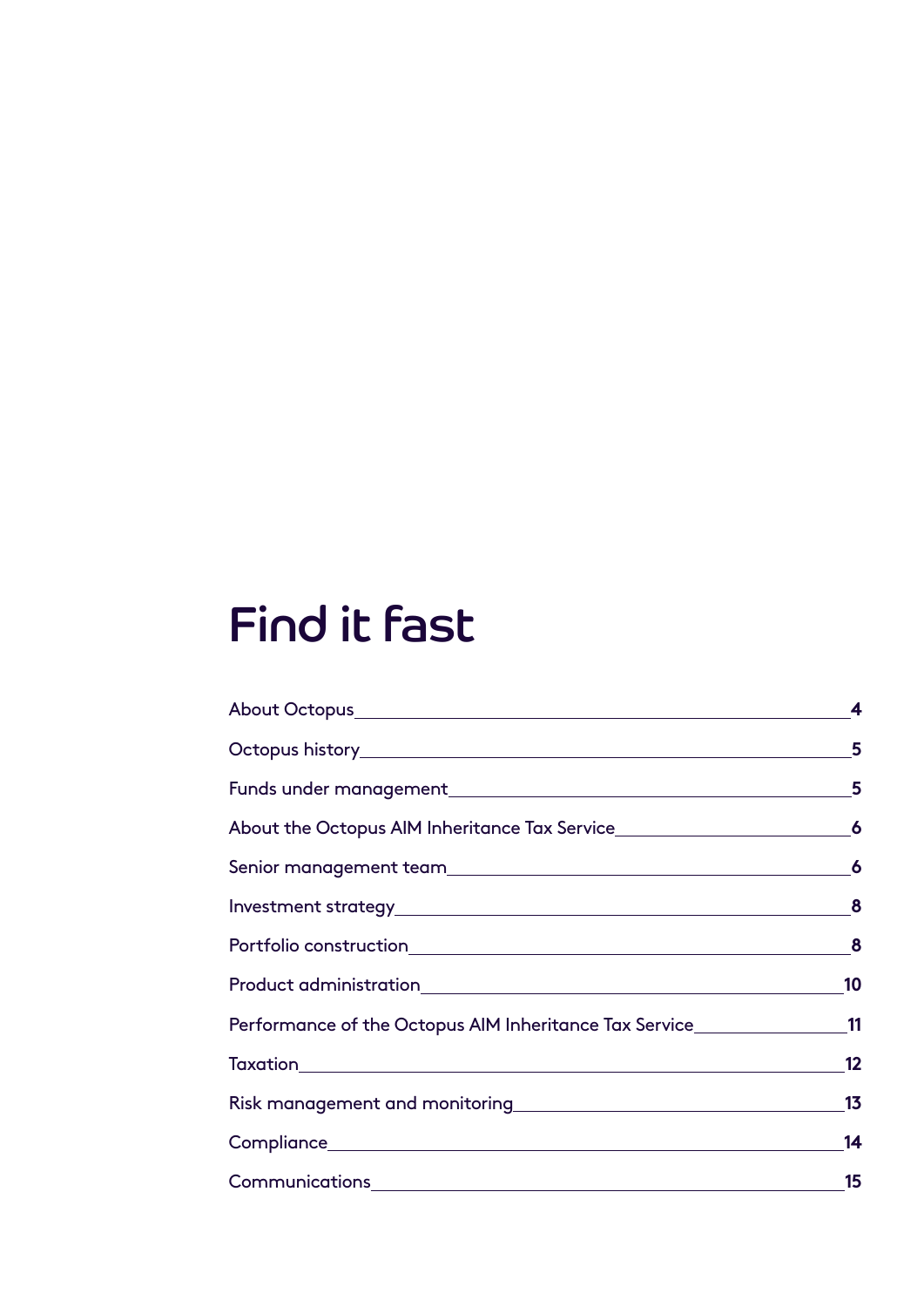# About Octopus Investments

| <b>Company name</b>                                                                             | Octopus Investments Ltd                                                                                                                                                                                                                                                                                                                                                      |  |  |  |  |
|-------------------------------------------------------------------------------------------------|------------------------------------------------------------------------------------------------------------------------------------------------------------------------------------------------------------------------------------------------------------------------------------------------------------------------------------------------------------------------------|--|--|--|--|
| <b>Telephone</b>                                                                                | 0800 316 2067                                                                                                                                                                                                                                                                                                                                                                |  |  |  |  |
| <b>Email</b>                                                                                    | support@octopusinvestments.com                                                                                                                                                                                                                                                                                                                                               |  |  |  |  |
| <b>Head office address</b>                                                                      | 33 Holborn, London, EC1N 2HT                                                                                                                                                                                                                                                                                                                                                 |  |  |  |  |
| <b>Website address</b>                                                                          | octopusinvestments.com                                                                                                                                                                                                                                                                                                                                                       |  |  |  |  |
| <b>FCA</b> number                                                                               | 194779                                                                                                                                                                                                                                                                                                                                                                       |  |  |  |  |
| <b>Company registration</b><br><b>information</b>                                               | England and Wales No. 03942880, VAT No. 766 077696                                                                                                                                                                                                                                                                                                                           |  |  |  |  |
| Ownership                                                                                       | Octopus Investments is an unlisted UK company that is 100% owned by Octopus<br>Capital Limited. 65% of the shares in Octopus Capital Limited are owned by its<br>founders and their families, current employees and previous employees. The rest of<br>Octopus Capital Limited is owned by individuals who have supported the company<br>at various stages since its launch. |  |  |  |  |
| Have there been any<br>changes to the ownership<br>in the last three years?                     | No, except for private and employee share allocations and sales between<br>private investors.                                                                                                                                                                                                                                                                                |  |  |  |  |
| <b>Distribution method</b>                                                                      | Over 95% of all business conducted by Octopus is intermediated through<br>professional investment advisers. Octopus accepts direct investment into<br>its discretionary products on a reactive basis and following client suitability<br>assessments.                                                                                                                        |  |  |  |  |
| How many years have you<br>been involved in receiving<br>client introductions from<br>advisers? | Since the company was established in 2000.                                                                                                                                                                                                                                                                                                                                   |  |  |  |  |
| <b>Number of staff</b>                                                                          | More than 750 employees.                                                                                                                                                                                                                                                                                                                                                     |  |  |  |  |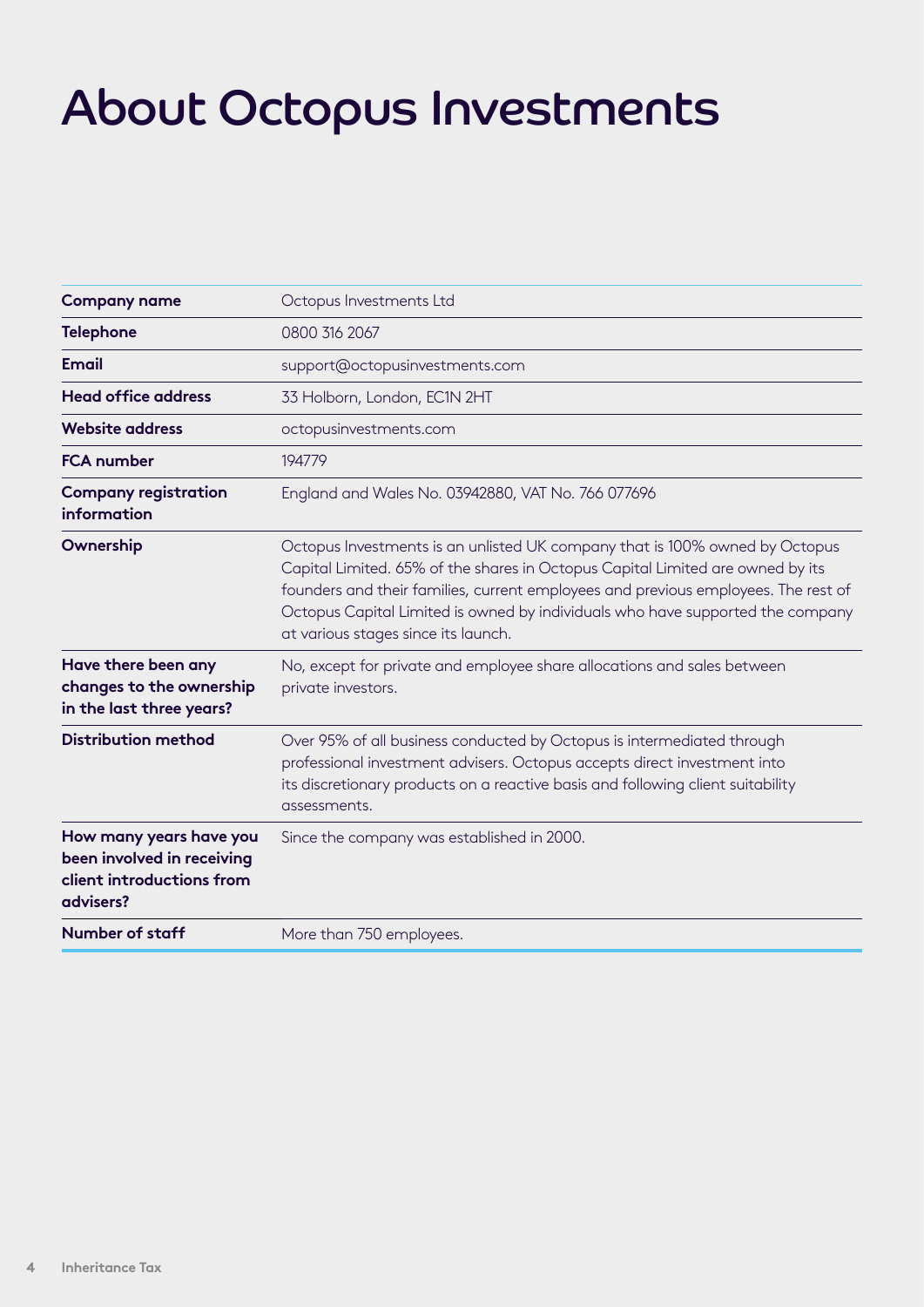#### **Octopus funds under management**

# **Information on total funds under management:**

Octopus has funds under management (FUM) of £10.7 billion as of 30 June 2021.



#### **Octopus history**

Octopus Investments was established in 2000 and is a leading investment specialist. Since launch, the company has developed a reputation for quality and innovation through designing products that meet certain needs of investors. It provides investors with access to a growing range of investment products, including Venture Capital Trusts (VCTs), inheritance tax solutions, and multimanager and single-manager OEICs.



Octopus is a Certified B Corporation™. We meet the highest standards of social and environmental consideration, transparency and accountability. Our approach means we can continue to meet the needs of all those that matter to us, from our customers to our communities.

Since inception, Octopus has grown its customer base to over 64,000<sup>1</sup>, with funds under management of £10.7 billion as of 30 June 2021. The company enjoys leading positions in many of the markets in which it operates:

- Octopus is the largest provider of investments that qualify for Business Property Relief<sup>2</sup>, with over £4.6 billion<sup>1</sup> invested across its range of qualifying discretionary portfolios.
- The company launched its first VCT in 2002. Since then, it has become the UK's largest VCT provider<sup>2</sup>, managing over £1.7 billion<sup>1</sup> on behalf of nearly 30,000 investors.
- Over 15,000 advisers have recommended Octopus products to their clients<sup>1</sup>.
- Company awards in 2020 include:

Moneyfacts Investment Life & Pensions Awards 2020 – Best Tax and Estate Planning Solutions Provider

Financial Adviser Service Awards 2020 – Five Star Award

<sup>1</sup>Octopus Investments, 30 June 2021. <sup>2</sup>Tax Efficient Review, April 2021.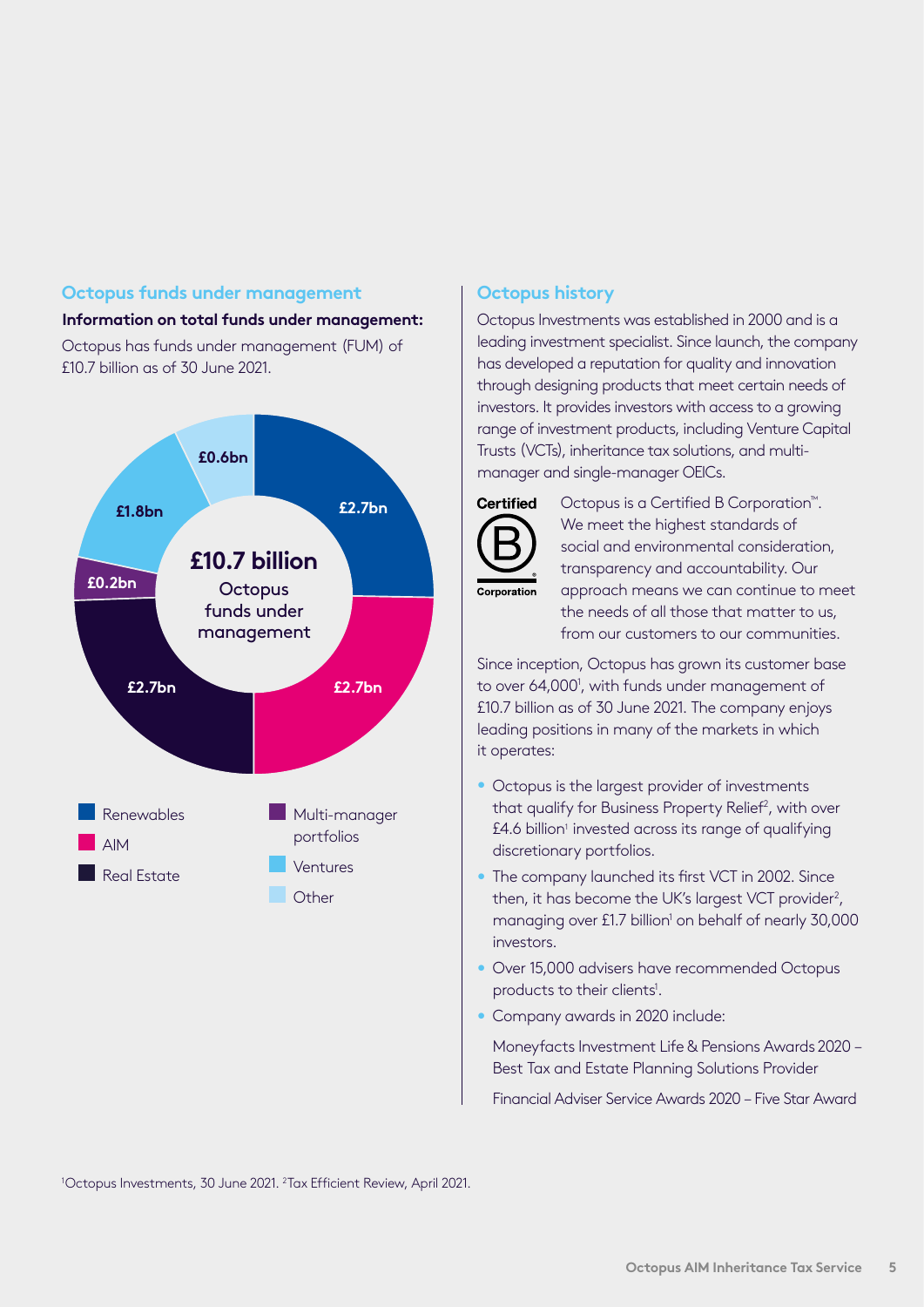# About the Octopus AIM Inheritance Tax Service

#### **Product investment management team**

Octopus employs more than 125 investment professionals. There are nine members of the Quoted Smaller Companies team who are focused on the Alternative Investment Market (AIM), including the Octopus AIM Inheritance Tax Service and ISA.

The team also manages Octopus AIM VCT plc and Octopus AIM VCT 2 plc, FP Octopus UK Multi Cap Income Fund and the FP Octopus UK Micro Cap Growth Fund.

In total, the team manages over £2.7 billion<sup>1</sup>. Two of the Octopus Smaller Companies team – Richard Power and Kate Tidbury – have been involved with AIM since its inception in 1995. The team as a whole, which also includes Chris McVey, Stephen Henderson, Edward Griffiths, Mark Symington, Dominic Weller, Jessica Sweeney and Charles Lucas has over 150 years of collective experience and a strong track record of performance. The team works exclusively on AIM and small cap mandates.

AA

**CITVWIRE** 

**CITVWIRE** 

**AA** 

The Smaller Companies team is composed of the following people:



#### **Richard Power**

#### **Head of Smaller Companies**

Richard started his career at Duncan Lawrie, where he managed a successful small companies fund. He subsequently joined Close Brothers to manage a smaller companies investment trust before moving to Octopus Investments to head up the AIM team in 2004. He is involved in the management of AIM portfolios, AIM VCTs and the FP Octopus UK Micro



# **Kate Tidbury**

Cap Growth Fund.

#### **Senior Fund Manager**

Kate started her City career in 1986 as an investment analyst with Sheppards and Chase and then Panmure Gordon. From 1993 she was an Investment Manager responsible for managing ethical and smaller companies funds with the Co-operative Bank and Colonial First State Investments. She joined the AIM team at Close Brothers in 2000, since then she has been involved in the management of the AIM VCTs as well as other AIM portfolios. She joined Octopus Investments in 2008.



# **Chris McVey**

#### **Senior Fund Manager**

Chris joined the team in December 2016. He has been a specialist within the quoted UK Smaller Company market for over 17 years. He joined Octopus from Citigroup where he was most recently a UK Small and Mid-Cap Equity research analyst focusing across a variety of sectors. Prior to this he spent almost seven years on the Smaller Companies team at Gartmore as an investment manager and analyst. Chris is a Senior fund manager on the team, working across all the Octopus Quoted Smaller Company portfolios.

1 Octopus Investments, 30 June 2021.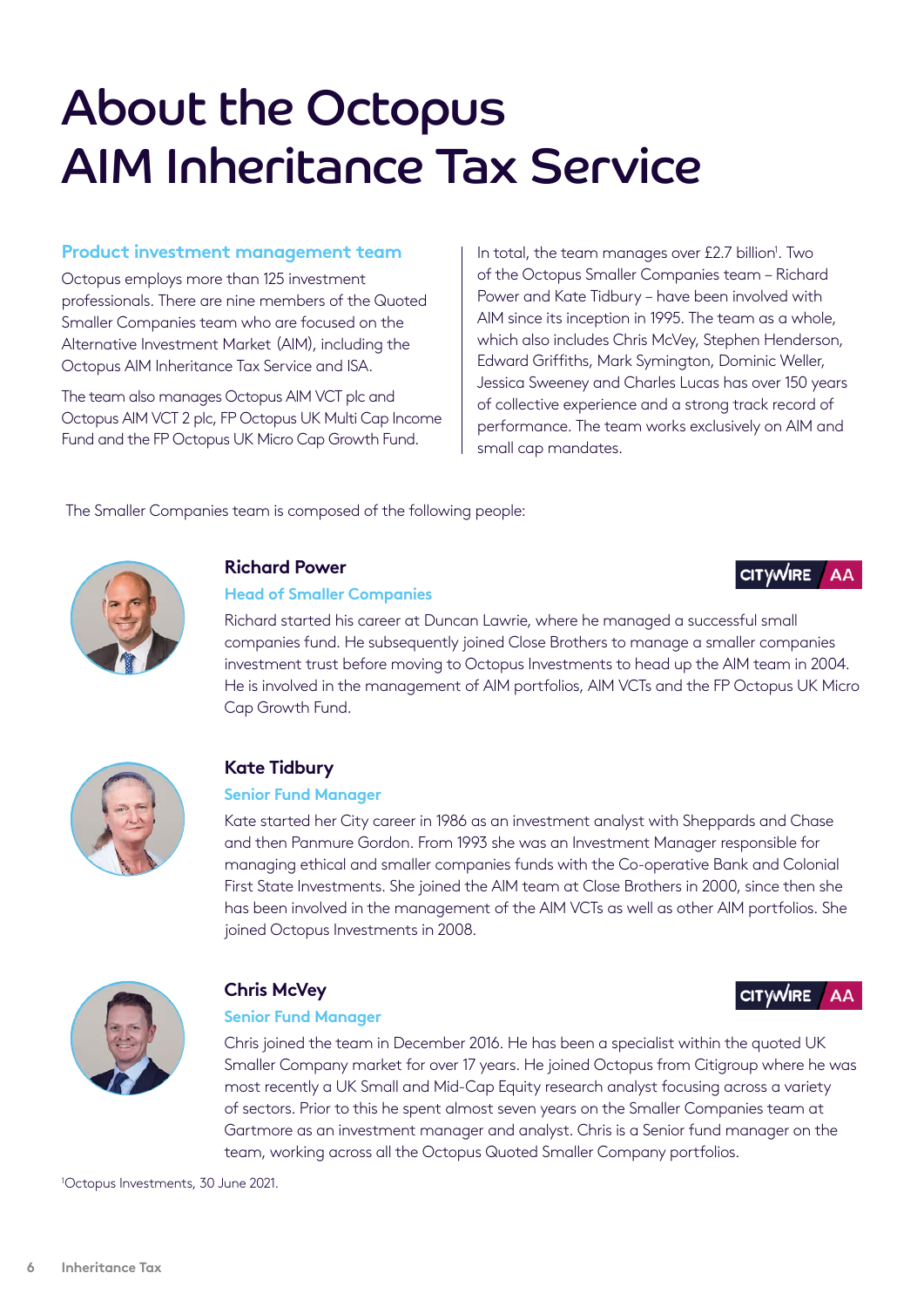

# **Edward Griffiths**

#### **Portfolio Manager**

Edward is an experienced portfolio manager at Octopus Investments, involved primarily in the management of the AIM Inheritance Tax Service portfolios for private individuals. He joined Octopus Investments in 2004 to help launch the Octopus AIM Inheritance Tax Service, having previously worked at Schroders Investment Management and State Street.

### **Stephen Henderson**

#### **Investment Manager**

Stephen joined Octopus Investments in 2008. He has particular responsibility for investment management across the Octopus AIM Inheritance Tax Service portfolios and Octopus AIM Inheritance Tax ISA portfolios. Stephen conducts analysis across AIM and has dealing responsibilities.



# **Mark Symington**

#### **Portfolio Manager**

Mark graduated from the University of Cape Town in 2010 with a BCom in Economics and Finance. He joined Octopus Investments in 2012 after two years at Warwick Wealth in Cape Town, South Africa. Mark is a portfolio manager focussing predominantly on Octopus AIM VCT plc, Octopus AIM VCT 2 plc and the Eureka EIS portfolio service, and provides analytical support to the team.



# **Dominic Weller**

#### **Fund Manager**

Having joined Octopus Investments in 2015, Dominic is a co-manager of Octopus AIM VCT plc, Octopus AIM VCT 2 plc and of the FP Octopus UK Micro Cap Growth Fund. He is responsible for qualitative and quantitative analysis. His professional background is in strategy consulting with Roland Berger and Clevis Research. Furthermore, he worked for Rocket Internet in international venture development. He holds a degree in International Management and is a Chartered Financial Analyst (CFA).



# **Jessica Sweeney**

#### **Portfolio Manager**

Jessica graduated from the University of Liverpool in 2014, where she studied International Business. Starting her career at Octopus Investments shortly after, she has worked in multiple operations functions before moving to the Quoted Smaller Companies team to assist with the management of the Octopus AIM Inheritance Tax Service portfolios.



# **Charles Lucas**

#### **Product Development Analyst**

Charles joined Octopus Investments in 2011 from LV= Asset Management, having previously worked in the Personal Pensions and SIPP space for GE Life & LV=. Charles initially joined Octopus Investments as a member of the operations team, later working as a Project Manager for MiFID II. He has joined the Quoted Smaller Companies team as a Product Development Analyst to enhance trading capabilities and performance analytics.

CITYWIRE AA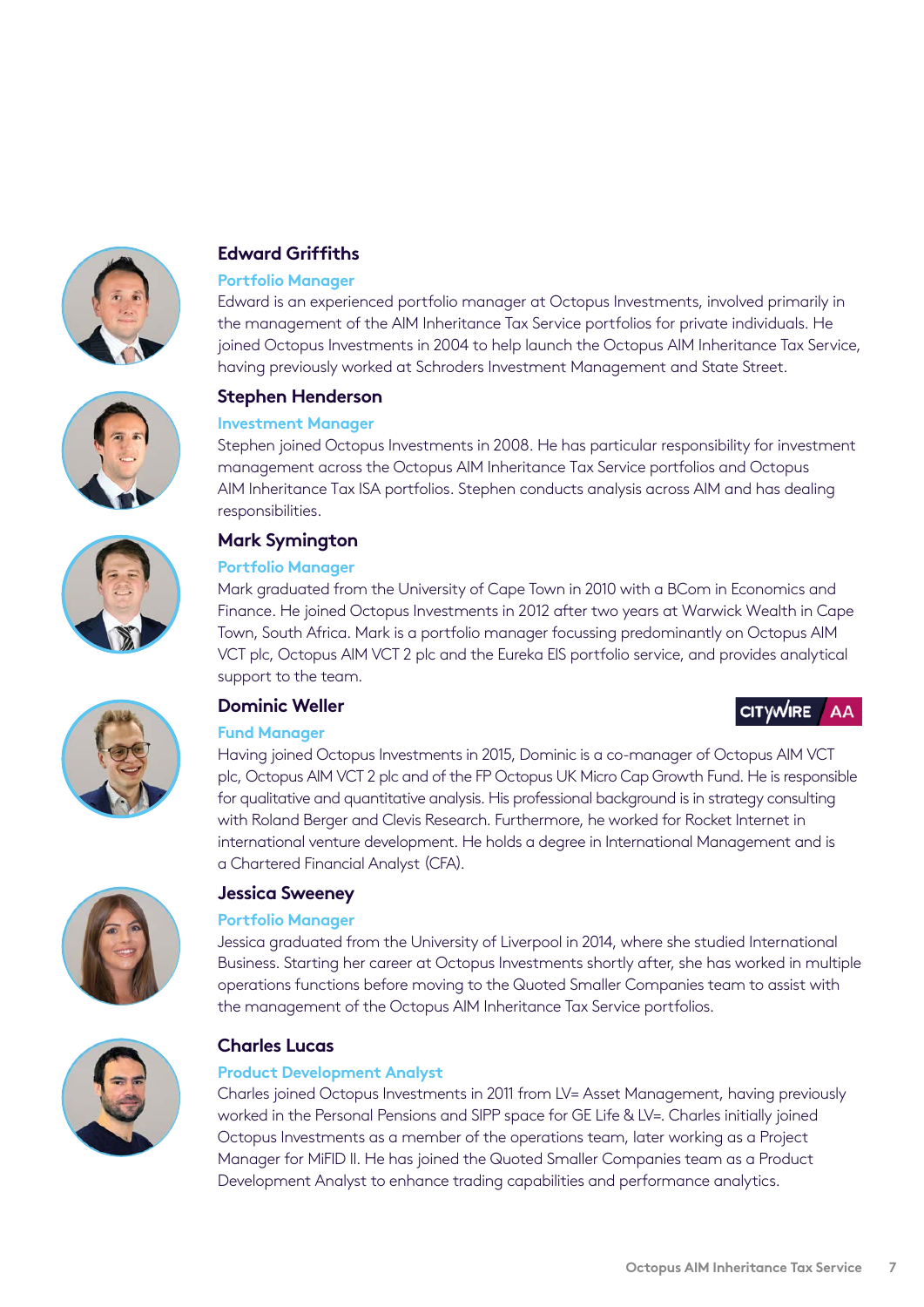#### **Investment strategy**

The Octopus AIM Inheritance Tax Service is a discretionary managed portfolio of AIM shares. It is managed by the Octopus Quoted Smaller Companies team who invests in shares in companies that are listed on AIM, that are expected to qualify for Business Property Relief (BPR). BPR was introduced by the government in 1976 and is a popular form of tax relief intended to incentivise people to invest their money into trading businesses. Shares held in a BPR-qualifying company should become free from inheritance tax, provided they have been held for at least two years and are still held at the time of death.

The Octopus AIM Inheritance Tax Service is a discretionary managed portfolio and, as such, Octopus is not mandated to create bespoke portfolios. Each investor will own shares in between 20–30 AIM-listed companies. Having a diversified portfolio of 20–30 stocks helps to spread the risk posed by any particular company or sector.

Octopus invests with a view of holding these companies for the long term and has a low portfolio turnover (historically around 10% of the portfolio per year). A typical driver of turnover is a portfolio company being bought by another company. As soon as this happens and shares in that company become non-BPR qualifying, shares are sold and the proceeds are invested in another AIM-listed company. Some of the current holdings in the Octopus AIM Inheritance Tax Service portfolio have been on the Octopus Quoted Smaller Companies team buy list since the product was launched in 2005. The investment team favours businesses which occupy strong market niches and have a proven management team with a clear record of success in growing a business.

#### **Portfolio construction**

#### **Investment objectives:**

The Octopus AIM Inheritance Tax Service is invested into AIM-listed companies that are expected to qualify for BPR. Accordingly, portfolio companies are expected to be 100% exempt from inheritance tax after two years, provided the investments are held at the time of death.

The Octopus AIM Inheritance Tax Service will typically invest in a portfolio of between 20–30 established companies. By investing in a portfolio of companies, a level of diversification is added which could reduce the impact of any one company losing value.

The main objective for many clients who invest in the Octopus AIM Inheritance Tax Service is to maximise the wealth available to pass on to their beneficiaries. The Octopus AIM Inheritance Tax Service is designed to do this by investing in established AIM companies that are believed to be capable of delivering solid returns for investors.

AIM is unique in being capable of delivering these three objectives of BPR qualification, diversification and generating returns. For example, shares in companies listed on a main market cannot qualify for BPR.

#### **The potential universe of investments:**

There is no definitive list of companies that qualify for BPR; this is assessed by Her Majesty's Revenue & Customs (HMRC) upon death. Among other criteria, companies that mainly deal with securities, stocks or shares, land or buildings or in making or holding investments, do not qualify. Octopus retains PricewaterhouseCoopers (PwC) to give their opinion as to the qualifying nature of holdings. Since the inception of the product, Octopus has not been notified of any instances of BPR not being granted on the portfolio.

#### **Research and selection process:**

To understand and evaluate each investment opportunity, the Octopus Quoted Smaller Companies team goes through a rigorous process that involves spending time with a company's management team, evaluating their competitors and assessing their financial projections. The team's involvement in the Octopus AIM Inheritance Tax ISA, Octopus AIM Inheritance Tax Service, Octopus AIM VCTs, Octopus EIS portfolios and the FP Octopus UK Micro Cap Growth Fund means that it can monitor businesses from an early stage and as they mature and grow in size.

Having an experienced team operating at this end of the market means that a relationship is held with all brokers covering the market. As such, the team often has knowledge of new companies entering the market.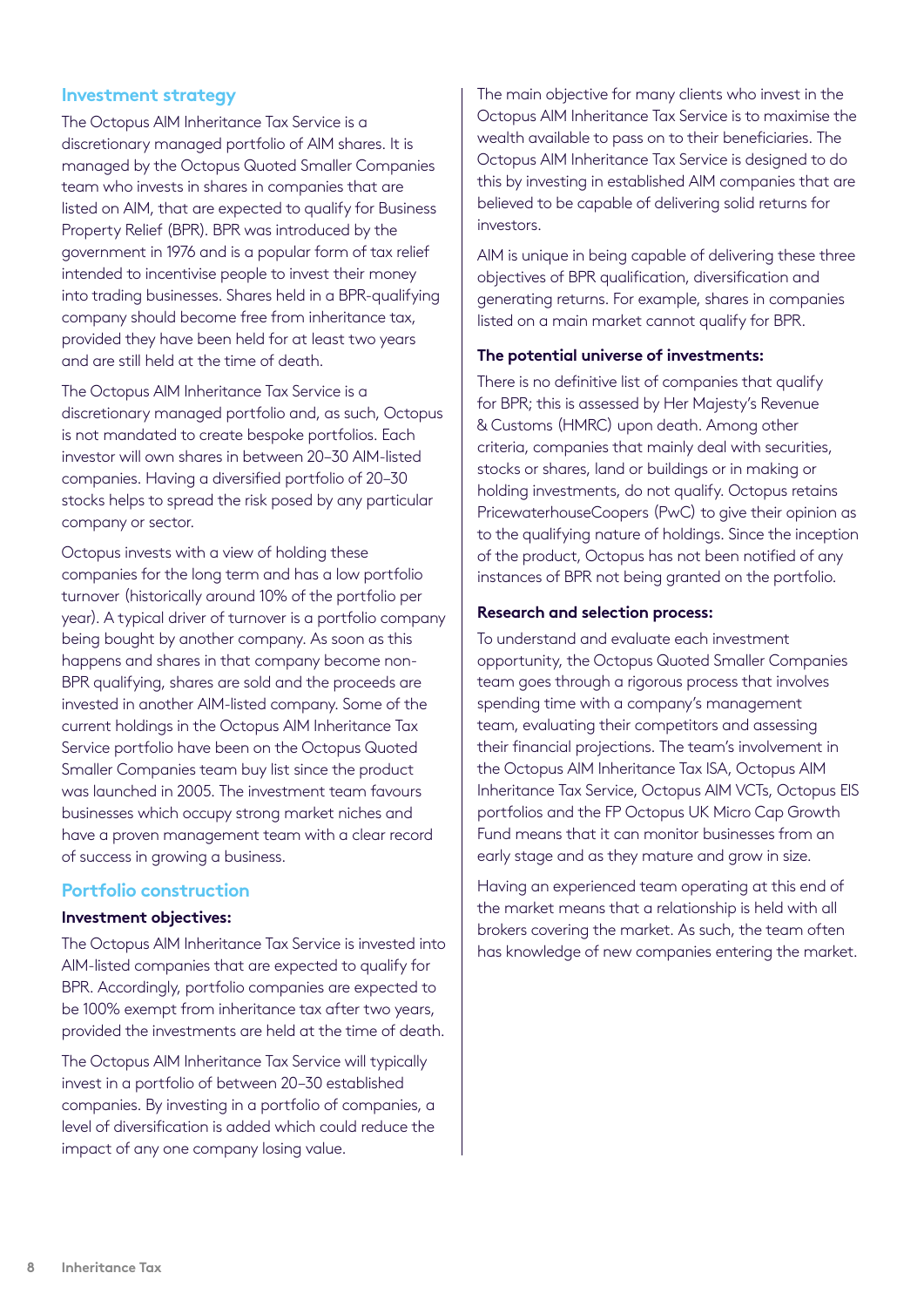This is because the team will often have known a company for several years before it invests on behalf of Octopus AIM Inheritance Tax Service portfolios. All research is completed in-house, but the team makes use of sell-side research notes. The assessment of sell-side models is an important part of the research process. The Octopus Quoted Smaller Companies team has access to a vast range of daily research produced by third-party analysts (both house brokers and independent parties).

Each year, the investment team will carry out more than 800 meetings with AIM-listed companies. To offset stock market risk, the team focuses on selecting businesses with some or all of the following qualities, among others:

- Profitability
- Structural sector growth
- Earnings visibility
- A niche product or service
- A strong management team
- A dividend yield
- A strong balance sheet
- Appropriate share liquidity

The investment team focuses on well-established, growing, profitable and cash-generative companies. Ideally, the investee companies will operate in a niche sector, or provide a proprietary product or service supported by a strong balance sheet. The team also seeks businesses with earnings visibility and asset backing, that are also dividend paying where possible and that have management teams with a proven track record. Sufficient liquidity is required in the shares of the investee companies, as Octopus will be ongoing buyers of the stock in order to invest new portfolios.

The team works as a unit and takes a committee approach to investing. Weekly investment committee meetings are held where the team discuss the portfolio construction and constituents. The team will consult broker or other third-party research alongside any internal research it may conduct. As well as meeting management, a site visit may follow later if deemed helpful.

Once cleared funds have been received, a portfolio will be constructed of between 20–30 holdings. Initially, an equal percentage will be allocated to each stock. Top-up investments will normally be applied in a similar fashion, apart from when new stocks have been added to the buy list, and the portfolio can be diversified further by allocating more of the top-up allocation to this holding. This is carried out on a portfolio-byportfolio basis and will depend on the timing of the extra money being received.

#### **Key risks**

#### **Capital is at risk**

The value of an investment, and any income from it, can fall as well as rise. Investors may not get back the full amount they invest. Investing in AIM-listed shares normally involves more risk than investing in shares of companies listed on the main market of the London Stock Exchange.

#### **An investment could experience volatility**

The performance of AIM-listed shares can be volatile.

#### **Inheritance tax relief cannot be guaranteed**

The benefit of tax relief depends on the individual circumstances of each investor. Tax rules could change in future, and the availability of tax relief also depends on the companies we invest in maintaining their qualifying status, which is assessed at the point a claim for the relief is made.

#### **An investment could take longer to sell than expected**

Shares in AIM-listed companies are not as easy to buy or sell as shares listed on the main market of the London Stock Exchange. This means that the availability and timing of withdrawals cannot be guaranteed.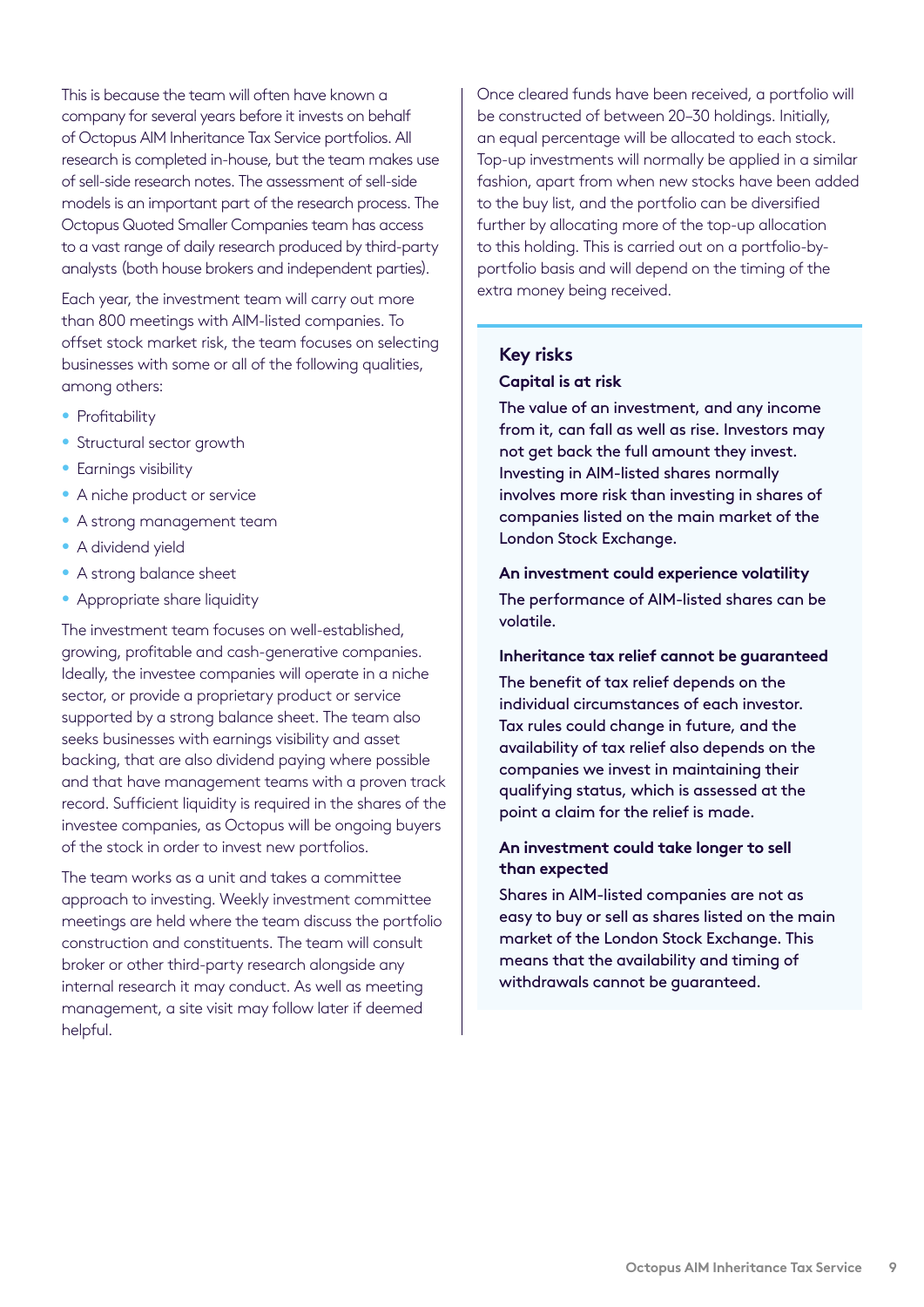# **Product administration**

#### **Minimum investment amount:**

The minimum investment into the Octopus AIM Inheritance Tax Service is £25,000 and there is no maximum investment amount.

#### **Top ups:**

After we've opened your Octopus AIM Inheritance Tax Service portfolio, you can make additional contributions of £20,000 or more at any time. Each new contribution can be left free from inheritance tax when you pass away, provided at least two years have passed since it was invested.

#### **Timing of the investment process:**

Investments in the Octopus AIM Inheritance Tax Service should be made with a long time horizon in mind (shares must be held for at least two years to qualify for BPR).

Octopus aims to invest new subscriptions within eight weeks of receiving cash, being mindful that until investment into qualifying shares has been made, the two-year BPR clock will not have started.

Octopus aims to keep the portfolio as fully invested as possible, but keeps around 2% cash on the portfolio to cover adviser and management fees. Any cash held in the portfolio at the time of death will not qualify for BPR.

#### **Portfolio monitoring:**

Portfolios are monitored on a daily basis and are rebalanced ad-hoc to ensure that no individual holding occupies too large a position. Typically, this may be once a holding doubles in size from the original investment, but it can depend on other factors at that particular moment in time, such as future prospects for the company and uses of the funds which have been sold. Octopus uses the following techniques and systems in its monitoring process:

- Libris Financial is used for portfolio management (stock allocation), risk management (stock holding percentages) and portfolio pricing (available on a daily basis).
- Factset is used as a source of live price feeds and as a newswire – portfolios are built on this system, which facilitates the ongoing monitoring of specific holdings.
- The team has access to a vast range of daily research produced by third-party analysts (both house brokers and independent parties).

• Regarding the BPR qualification of holdings, Octopus retains PwC to provide independent tax advice on the ongoing BPR-qualifying status of investments made.

Besides these tools, the team engages in more manual approaches to investment management, including meetings with management and analysts, appraisal of analysts' models and forecasts, and company site visits. The team typically holds more than 900 meetings each year with AIM-listed companies.

#### **Withdrawals:**

Unlike some other estate planning solutions such as making gifts or settling trusts, an investment into the Octopus AIM Inheritance Tax Service is simply an investment, and so it remains in the name of the investor. Therefore, investors retain access to their assets. If circumstances change and an investor wants to dispose of their holding, they can, although money withdrawn and not spent will remain in their estate and be subject to inheritance tax.

The portfolio is constructed for its growth potential. The natural yield has historically covered ongoing adviser charges and Octopus management fees. Investors can arrange to take regular withdrawals when they set up the account. These withdrawals can be changed or stopped at any time. Such withdrawals will often mean selling part of a holding to raise the required amount.

The shares of AIM companies may be harder to sell than those of businesses that are listed on a main exchange, such as BP or Vodafone. This means that if an investor decides to make a withdrawal, they may not be able to sell the shares immediately.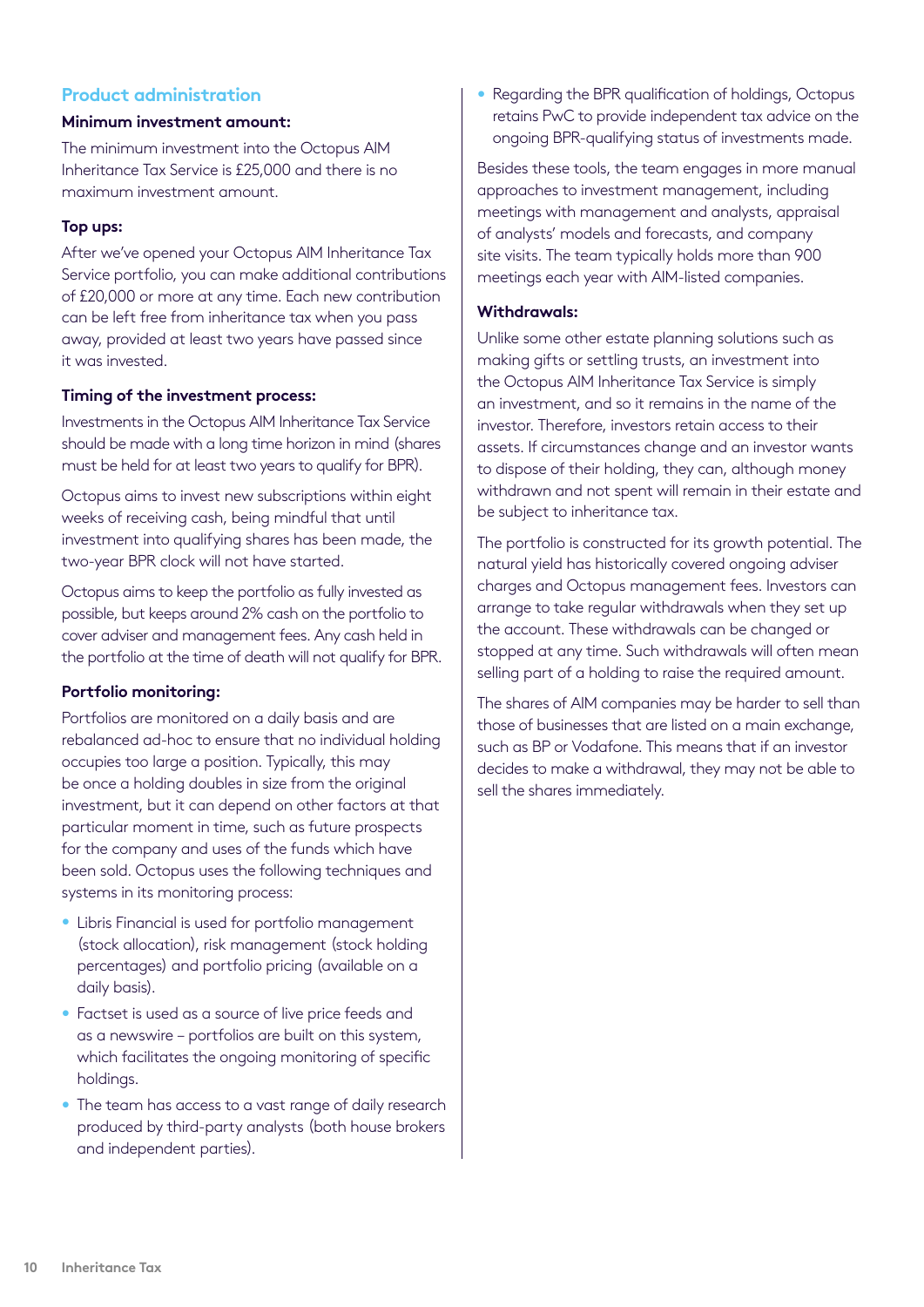### **Performance of the Octopus AIM Inheritance Tax Service**

The Octopus AIM Inheritance Tax Service launched in 2005. The chart on this page shows how the portfolios have performed since inception over different market cycles, against a backdrop of the broader AIM index and other recognised UK equity indices.

### **Octopus AIM Inheritance Tax Service performance since launch**



#### **Performance is shown for discrete 12-month periods as a % return for the last five years**

|                                                                       | 30/06/2021 | 30/06/2020 | 30/06/2019 | 30/06/2018 | 30/06/2017 |
|-----------------------------------------------------------------------|------------|------------|------------|------------|------------|
| <b>Median Octopus</b><br><b>AIM Inheritance</b><br><b>Tax Service</b> | 43.08%     | $-18.08%$  | $-7.17\%$  | 12.90%     | 18.25%     |
| <b>FTSE AIM All-Share</b><br><b>TR</b>                                | 42.47%     | $-2.78%$   | $-13.90\%$ | 13.53%     | 38.55%     |
| <b>FTSE Small Cap ex</b><br><b>IT TR</b>                              | 65.20%     | $-12.29%$  | $-8.63\%$  | $6.36\%$   | 28.39%     |
| <b>FTSE All-Share TR</b>                                              | 21.45%     | $-12.99\%$ | $0.57\%$   | $9.02\%$   | 18.12%     |

Source: Octopus Investments, Investment Association, Lipper, to 30 June of respective year,

performance represented by the average fund performance of respective IA total return sectors.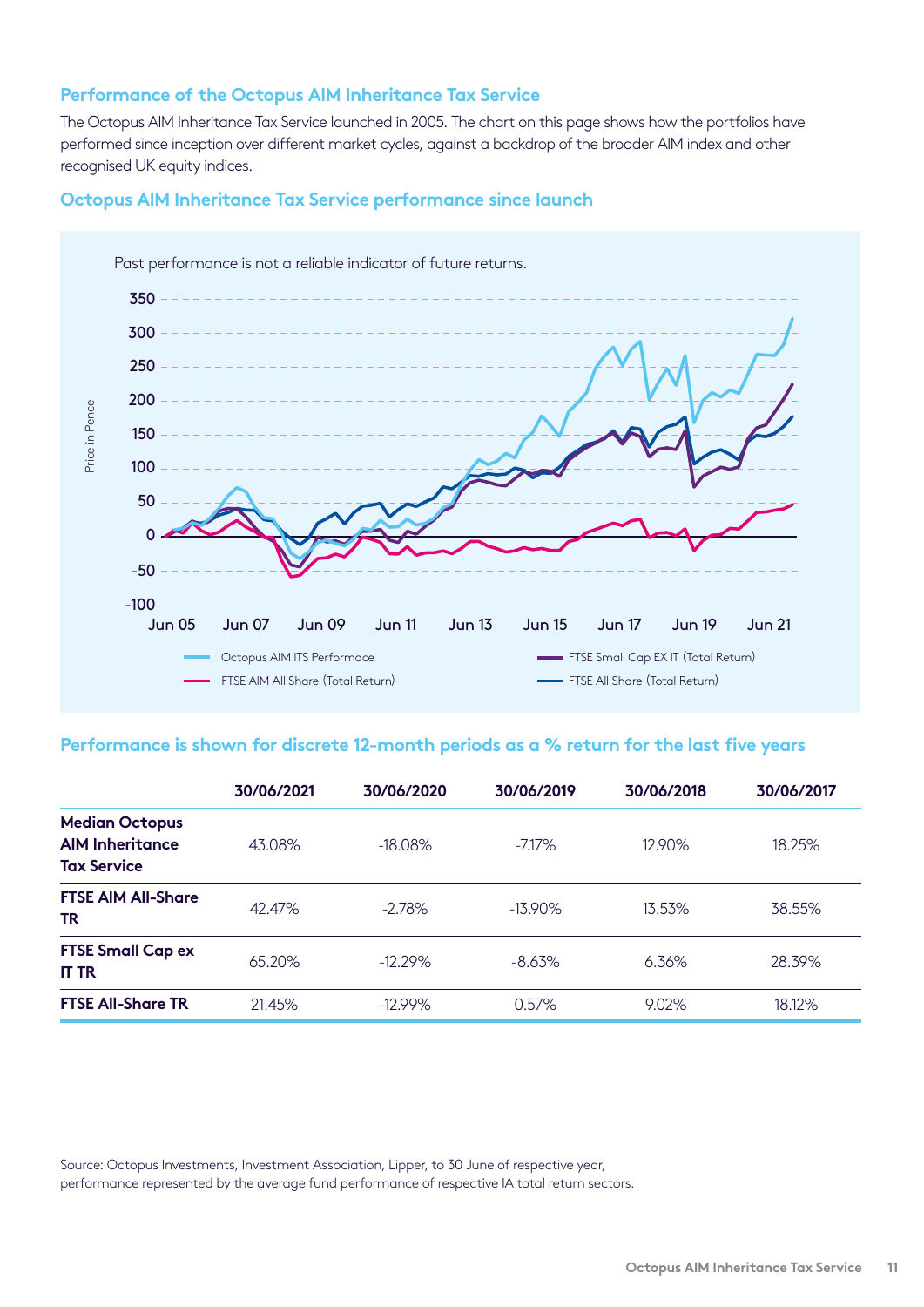# **Calculation methodology**

- Performance shows the total return of the Octopus AIM Inheritance Tax Service portfolios which is calculated by taking the median monthly returns of all available Octopus AIM Inheritance Tax Service portfolios, going back to 30 June 2005.
- If cash is added or withdrawn during the relevant period, then such portfolios have been removed from the calculation for the respective month.
- We have then compounded those total returns which include the impact of dividend income, interest, management fees, ongoing adviser fees and dealing fees.
- The performance table shows the discrete annual performance (showing the total cumulative returns for each individual year), calculated in the same way as detailed previously.
- The total returns of the FTSE indices are shown as indicative of wider market activity only and are not comparable performance indicators or benchmarks for the AIM Inheritance Tax Service portfolio. This is due to the limited universe of stocks that are eligible and available to the fund manager for these products.

#### **Attribution analysis:**

There is no formal attribution performance; however, stock performance is monitored on a regular basis. A weekly investment committee meeting is held where the team discusses companies met over the week and reviews all current holdings. All stocks are monitored daily and performance is discussed in the meeting.

#### **Valuation methodology:**

AIM-listed companies have a valuation starting point in their current share price and market capitalisation. Valuations are provided to investors at the mid-price.

#### **Taxation**

This summary is based upon current UK tax law and practice and is intended as a guide only. It is not intended to constitute legal or tax advice, and prospective investors are recommended to consult their own professional adviser concerning the possible tax consequences of subscribing for, purchasing, holding, selling or otherwise disposing of shares in the portfolio. The value of any tax reliefs will depend on the individual circumstances of the investor and may be subject to change in the future.

#### **Stamp duty:**

Stamp duty on AIM shares was abolished with effect from 28 April 2014.

#### **Business Property Relief:**

Business Property Relief (BPR) was first introduced in the 1976 Finance Act. Individuals can claim full relief from inheritance tax on transfers of "relevant business property", which includes shares in a qualifying unquoted or AIM-listed trading company.

Conditions apply to prevent the relief being obtained where the business of the company in question mainly consists of dealing in securities, stocks or shares, land or buildings or in making or holding investments.

Shares in companies that are listed on a main exchange anywhere in the world cannot qualify for BPR. Accordingly, the Octopus Smaller Companies team monitors the shares within the portfolio to ensure that the companies do not list on any overseas exchange which would prevent BPR from applying to the shares.

In order to qualify for BPR, investments must be held for at least two years and at the time of death.

#### **Capital gains tax**

The sale of shares as a result of portfolio rebalancing, or at the request of the investor to withdraw some or all of their portfolio, may be applicable to capital gains tax and subject to the investors personal circumstances.

#### **Income tax**

From time to time portfolio companies pay dividends which are applicable to income tax and subject to an individuals personal circumstances.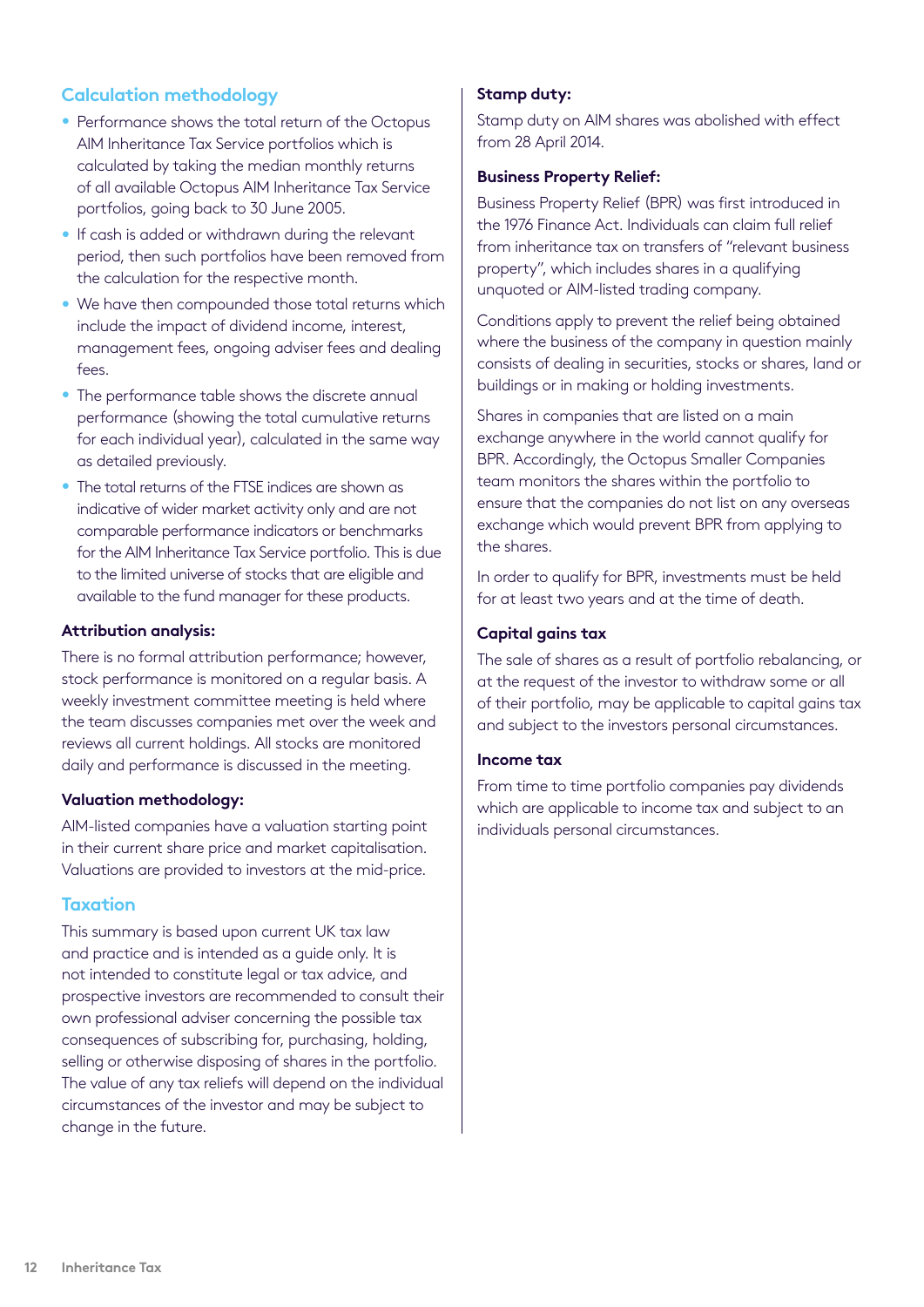# **Risk management and monitoring**

#### **Risk management philosophy:**

As an FCA IFPRU firm, Octopus Investments is required to prepare an ICAAP, and where risks have been identified, the company has introduced steps to manage, mitigate or control those risks. The Octopus compliance team has ready access to the Octopus Management Board and is able to escalate any concerns promptly.

#### **Key areas of risk:**

Octopus focuses on the following key areas of risk:

• Risk to capital

The level of growth in the Service depends on the performance of the companies in the portfolio. Octopus does not offer any guarantees about the growth a portfolio will achieve and it's important to understand that the value of investments can go down as well as up, so an investor may not get back the full amount invested. Companies listed on AIM normally involve more risk than those on the main market of the London Stock Exchange. Their performance tends to be more volatile, which means their value can rise or fall by greater amounts on a day-to-day basis.

• Current legislation

Rates of tax, tax benefits and allowances are based on current legislation and HMRC practice. These may change from time to time and are not guaranteed. Octopus invests in companies reasonably believed to qualify for BPR, but please note that no commitment is given that any such investment will remain a qualifying investment at all times thereafter. To obtain inheritance tax relief, the executors of an investor's estate will need to complete a copy of probate form IHT412 and return this to HMRC. BPR is assessed by HMRC on a caseby-case basis and cannot be guaranteed. HMRC may require the executors to provide additional information before accepting a claim for relief.

• Liquidity

The shares of AIM companies tend to be harder to sell than those of big businesses, such as BP or Vodafone. This means that if an investor decides to make a withdrawal or transfer from the Service, they may not be able to sell the shares immediately.

• Compliance monitoring

Regulatory monitoring: The Octopus team incorporates an established Compliance function which guides the company's business with particular regard to the regulatory environment in which it operates. The compliance team is responsible for identifying, monitoring and directing the mitigation of regulatory risks.

Legislative risk: The product is managed with strict adherence to the current legislation. Octopus retains PwC to provide an independent review of the BPR qualification of the investee companies. It is, however, impossible to control or influence changes to legislation which may occur in future.

• Responsibility for risk management and monitoring

The product has three full-time portfolio managers working on the portfolios. They are responsible for all aspects of dealing and constructing the portfolios. Constant monitoring of cash balances, individual stocks and weightings of stocks within the portfolio are carried out. The team as a whole takes a decision as to what stocks are on the buy list, and all members have oversight of portfolio weightings to manage investment risks, including concentration risk.

Octopus operates a Compliance Monitoring Programme and performs internal audits on a riskbased approach.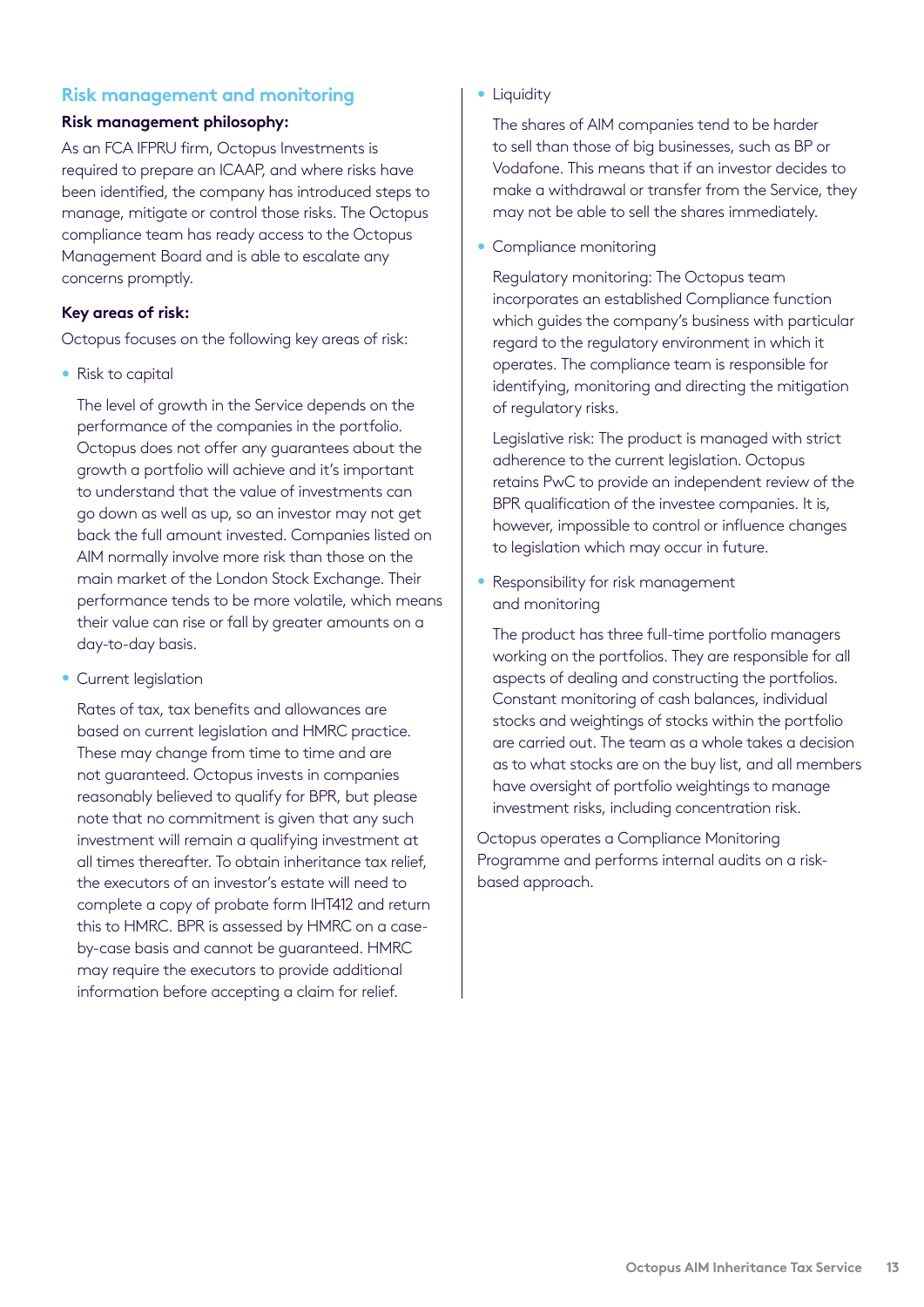#### **Custody:**

The assets held within the portfolios are held in trust by Octopus Investments Nominees Ltd, on behalf of investors.

All un-invested cash received or held for the account of an investor's portfolio shall be treated by Octopus under the FCA rules as 'client money'. Such cash will be dealt with in accordance with the FCA CASS rules, and cash will be deposited in the United Kingdom with an approved bank, currently HSBC.

The approved bank will hold the cash on the company's behalf in a trust account separate to any account used to hold money belonging to Octopus in its own right. Octopus will not, however, be responsible for any acts or omissions of the approved bank. If the approved bank becomes insolvent, Octopus will claim on behalf of clients against the approved bank. If, however, the approved bank cannot repay all of its creditors, any shortfall may have to be shared proportionately between them.

#### **Administrative systems:**

All systems used by the team are bespoke internal systems which have been designed and created to support the team's work.

#### **Risk monitoring policies:**

Risk within the organisation is split between business risk (i.e. Octopus) and investment risk (i.e. the risk within the products). Business risk is monitored through the departmental governance structure and the formal risk matrix which is maintained and controlled at the director level.

Overall investment risk is managed through the Octopus risk management process, i.e. the detailed controls and procedures which are employed by the Quoted Smaller Companies team at Octopus.

The Octopus Risk Management Policy is clearly outlined in the staff handbook.

#### **Conflicts of interest:**

All conflicts are managed by the Octopus Conflicts Committee, chaired by the head of Compliance. Robust and detailed procedures are in place to manage such conflicts. A copy of the Conflicts of Interest Policy is available on request and/or on our website.

#### **Client safeguards:**

The FCA's Client Money and Asset (CASS) rules require Octopus – among other things – to separate clients' money and assets from Octopus-owned money and assets. This means that, even if Octopus ceased trading or became insolvent, its compliance with the CASS rules should ensure that clients' money and assets are protected. There is no protection available for investors in the event of the value of shares falling, or the underlying companies that they have invested in ceasing trading.

#### **Compliance**

#### **In-house Compliance team:**

Octopus has an in-house team who are responsible for compliance and risk. The SMF16 is John Averill, Head of Compliance. John is supported by the Compliance department, which includes compliance managers.

#### **Broad oversight:**

Our Compliance department oversees investment management duties at Octopus. They do so in line with the Firm's obligations under the UK regulatory system, using a programme of internal policies and procedures designed to detect and minimise risk of failure. The Octopus Compliance function operates independently and can take action to address any weaknesses in compliance procedures. Senior management at Octopus are required to ensure that the Compliance function has the necessary authority, resources, expertise and access to information to carry out this oversight role.

#### **Employee codes of conduct:**

There are policies and procedures for all staff to follow, including the Octopus Conflicts of Interest Policy, the Octopus Gifts & Benefits Policy and the Octopus Personal Account Dealing Policy. Staff have to complete new starter and annual declarations, and must adhere to all policies and procedures. Adherence to the above, and general conduct is monitored and overseen by the Compliance and Risk teams, and reported to Senior Management via the Octopus Audit and Risk Committee.

#### **Procedures for reporting breaches:**

Errors are captured by the relevant operational teams via a centralised error/breach management log. Issues can be raised directly by the line manager to the Operational Risk team, and the log is reviewed by the Operational Risk team directly to ensure compliance breaches are captured.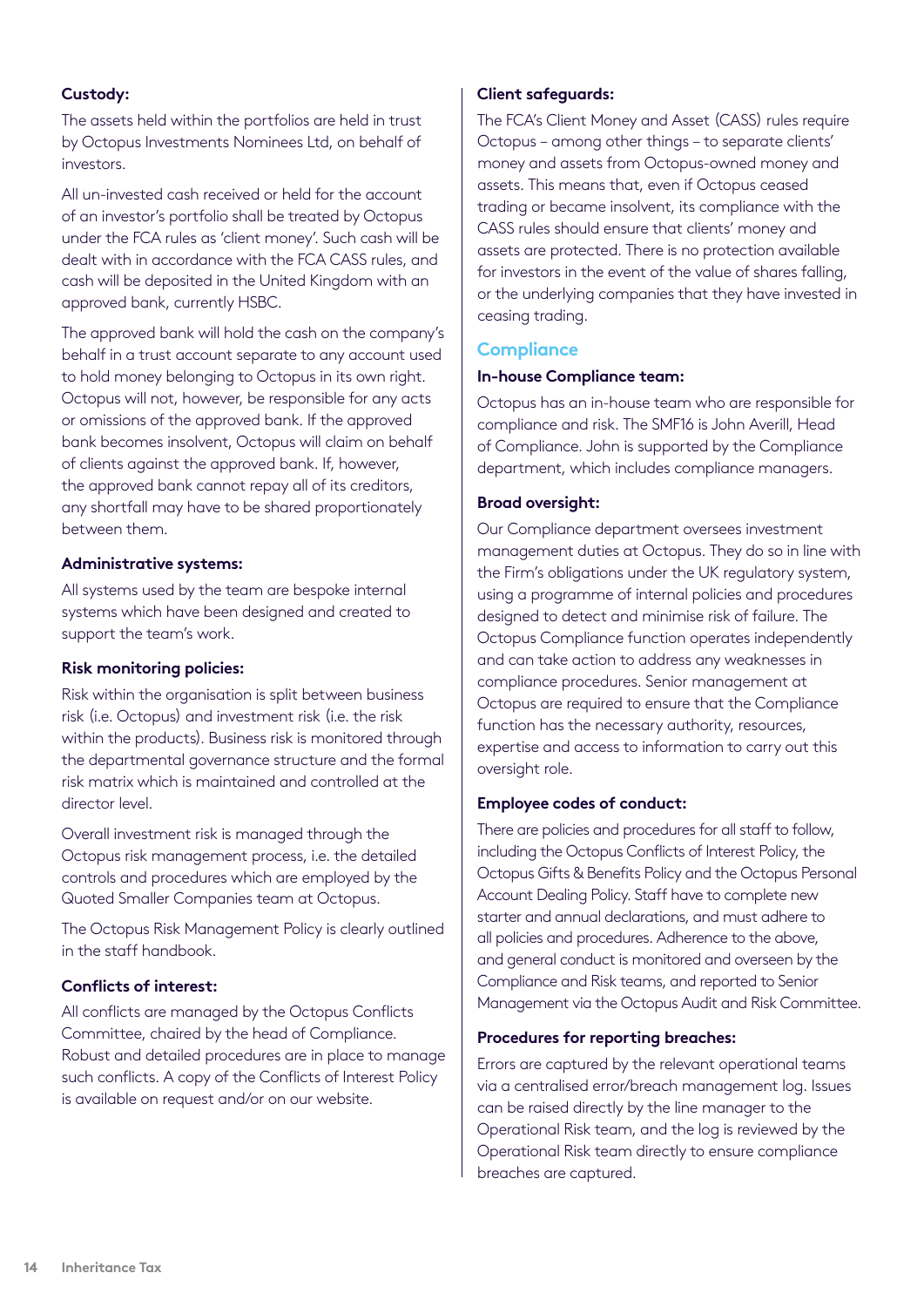#### **Disaster recovery:**

There are various measures in place depending on the severity of the disaster. In the case of the office and infrastructure being compromised, Octopus has alternative offices where key members of staff, including, (among others) IT and the fund managers, have access to telephones, the Octopus network and independent price feeds.

#### **Financial Services Compensation Scheme:**

Octopus is a participant in the Financial Services Compensation Scheme (FSCS). The FSCS is the compensation fund of last resort for customers of financial services organisations. If an organisation goes out of business, investors can make a claim to the FSCS for any losses resulting from the organisation's bad investment advice, negligence or mis-selling. It is important to understand that the FSCS does not protect against, or compensate for losses from poor performance, such as when shares in a company have reduced in value.

# **Communications**

#### **Fund managers:**

Octopus fund managers are always happy to speak to or meet investors and advisers to talk about the Octopus AIM Inheritance Tax Service.

#### **Access to valuations:**

Both the adviser and the investor can view client portfolios via the secure website **octopusinvestments. com**. Follow the registration instructions to gain access to the system, and the portfolio will be available to view within 24 hours of the investments being made. Current valuations are available daily online and via the client relations team on request.

Written valuation reports are provided four times a year with commentary on each of the underlying holdings.

#### **Other communications:**

Investors receive a welcome letter and notification that the portfolio will be constructed once funds have cleared.

The Octopus Quoted Smaller Companies team also produces a monthly AIM factsheet. This is available on the Octopus website.